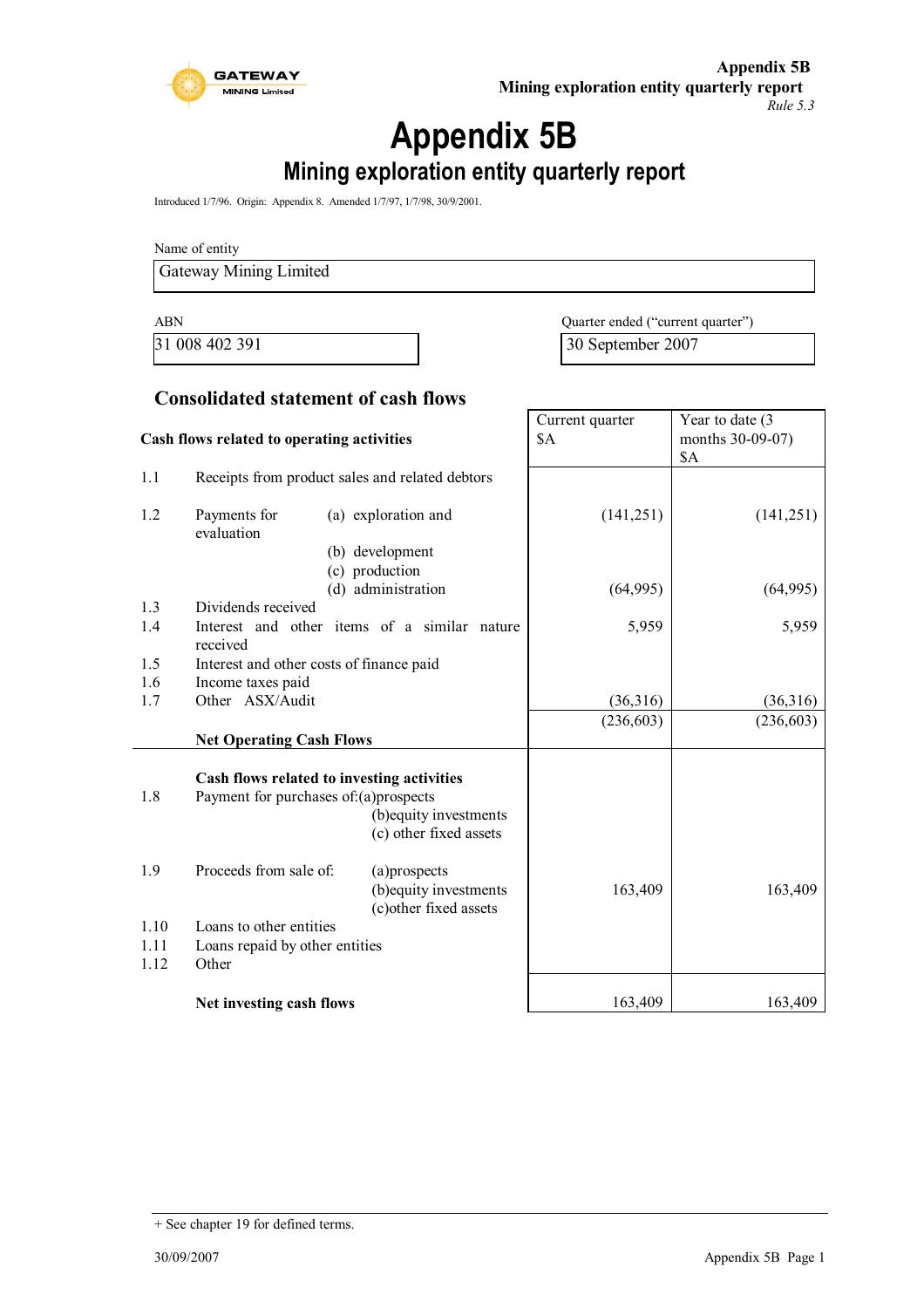

|              |                                                                                             | Current quarter<br>\$Α | Year to date (3 months)<br>$30-9-07$<br>\$A |
|--------------|---------------------------------------------------------------------------------------------|------------------------|---------------------------------------------|
| 1.13         | Total operating and investing cash flows (brought<br>forward)                               |                        |                                             |
| 1.14         | Cash flows related to financing activities<br>Proceeds from issues of shares, options, etc. |                        |                                             |
| 1.15         | Proceeds from sale of forfeited shares                                                      |                        |                                             |
| 1.16         | Proceeds from borrowings                                                                    |                        |                                             |
| 1.17         | Repayment of borrowings                                                                     |                        |                                             |
| 1.18         | Dividends paid                                                                              |                        |                                             |
| 1.19         | Other (provide details if material)                                                         |                        |                                             |
|              | Net financing cash flows                                                                    |                        |                                             |
|              | Net increase (decrease) in cash held                                                        | (73, 194)              | (73, 194)                                   |
| 1.20<br>1.21 | Cash at beginning of quarter/year to date<br>Exchange rate adjustments to item 1.20         | 979,561                | 979,561                                     |
| 1.22         | Cash at end of quarter                                                                      | 906,367                | 906,367                                     |

### **Payments to directors of the entity and associates of the directors Payments to related entities of the entity and associates of the related entities**

|      |                                                                  | Current quarter<br>\$Α |
|------|------------------------------------------------------------------|------------------------|
| 1.23 | Aggregate amount of payments to the parties included in item 1.2 | 34,500                 |
| 1.24 | Aggregate amount of loans to the parties included in item 1.10   |                        |
|      |                                                                  |                        |

1.25 Explanation necessary for an understanding of the transactions

### **Non-cash financing and investing activities**

2.1 Details of financing and investing transactions which have had a material effect on consolidated assets and liabilities but did not involve cash flows

2.2 Details of outlays made by other entities to establish or increase their share in projects in which the reporting entity has an interest

<sup>+</sup> See chapter 19 for defined terms.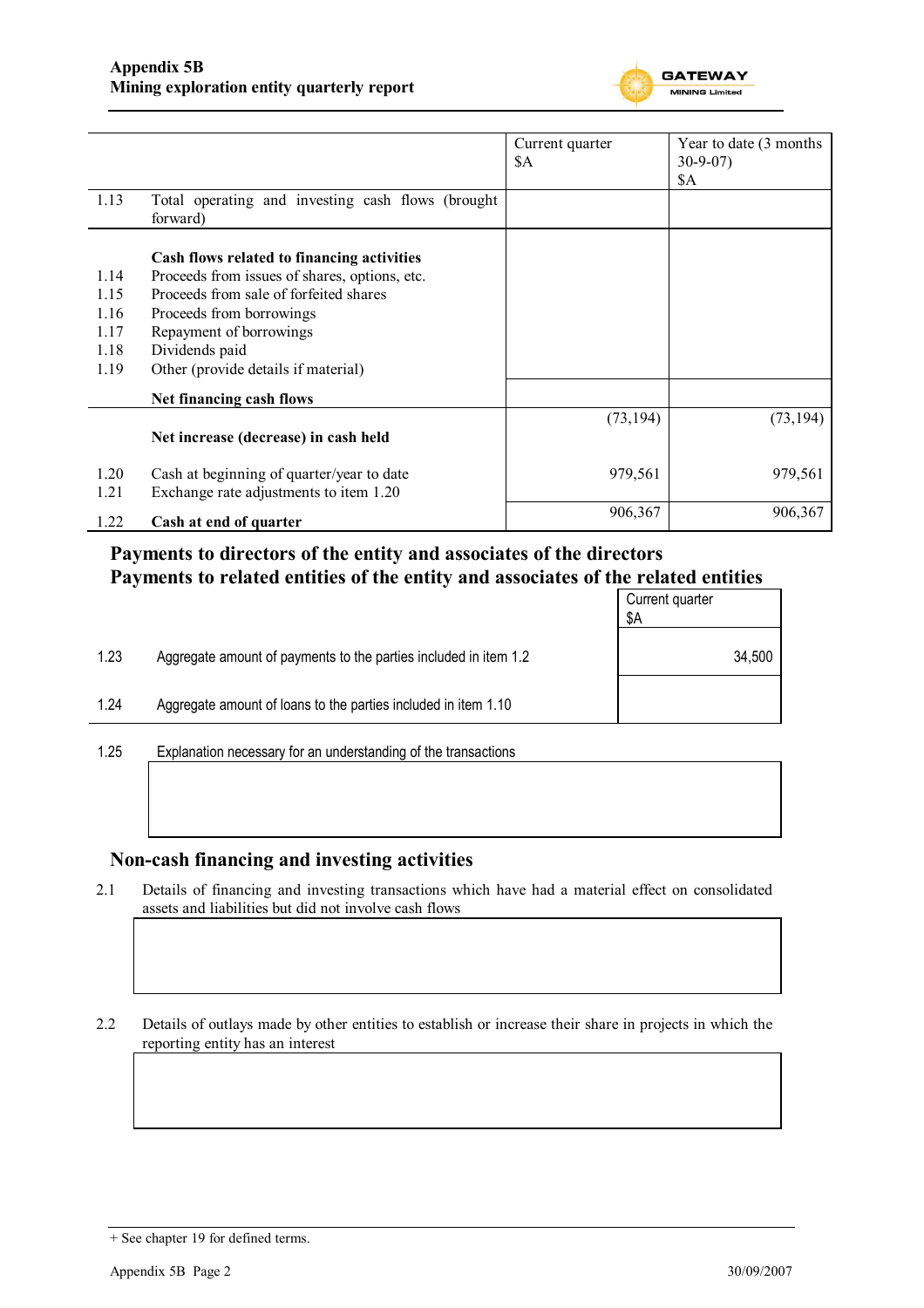

### **Financing facilities available**

*Add notes as necessary for an understanding of the position.*

|     |                             | Amount available<br>\$A'000 | Amount used<br>\$A'000 |
|-----|-----------------------------|-----------------------------|------------------------|
| 3.1 | Loan facilities             |                             |                        |
| 3.2 | Credit standby arrangements |                             |                        |
|     |                             |                             |                        |

### **Estimated cash outflows for next quarter**

|     | <b>Total</b>               | 150,000 |
|-----|----------------------------|---------|
| 4.2 | Development                |         |
| 4.1 | Exploration and evaluation | 150,000 |
|     |                            | \$A     |

# **Reconciliation of cash**

| Reconciliation of cash at the end of the quarter (as<br>shown in the consolidated statement of cash flows) to<br>the related items in the accounts is as follows. |                                                  | Current quarter<br>\$A | Previous quarter<br>\$A |
|-------------------------------------------------------------------------------------------------------------------------------------------------------------------|--------------------------------------------------|------------------------|-------------------------|
| 5.1                                                                                                                                                               | Cash on hand and at bank                         | 906,367                | 979,561                 |
| 5.2                                                                                                                                                               | Deposits at call                                 |                        |                         |
| 5.3                                                                                                                                                               | Bank overdraft                                   |                        |                         |
| 5.4                                                                                                                                                               | Other (provide details)                          |                        |                         |
|                                                                                                                                                                   | <b>Total: cash at end of quarter (item 1.22)</b> | 906,367                | 979,561                 |

### **Changes in interests in mining tenements**

|     |                                                                     | Tenement<br>reference | Nature of interest<br>(note (2)) | Interest at<br>beginning<br>of quarter | Interest at<br>end of<br>quarter |
|-----|---------------------------------------------------------------------|-----------------------|----------------------------------|----------------------------------------|----------------------------------|
| 6.1 | Interests in mining<br>tenements relinquished,<br>reduced or lapsed |                       |                                  |                                        |                                  |
| 6.2 | Interests in mining<br>tenements acquired or<br>increased           |                       |                                  |                                        |                                  |

<sup>+</sup> See chapter 19 for defined terms.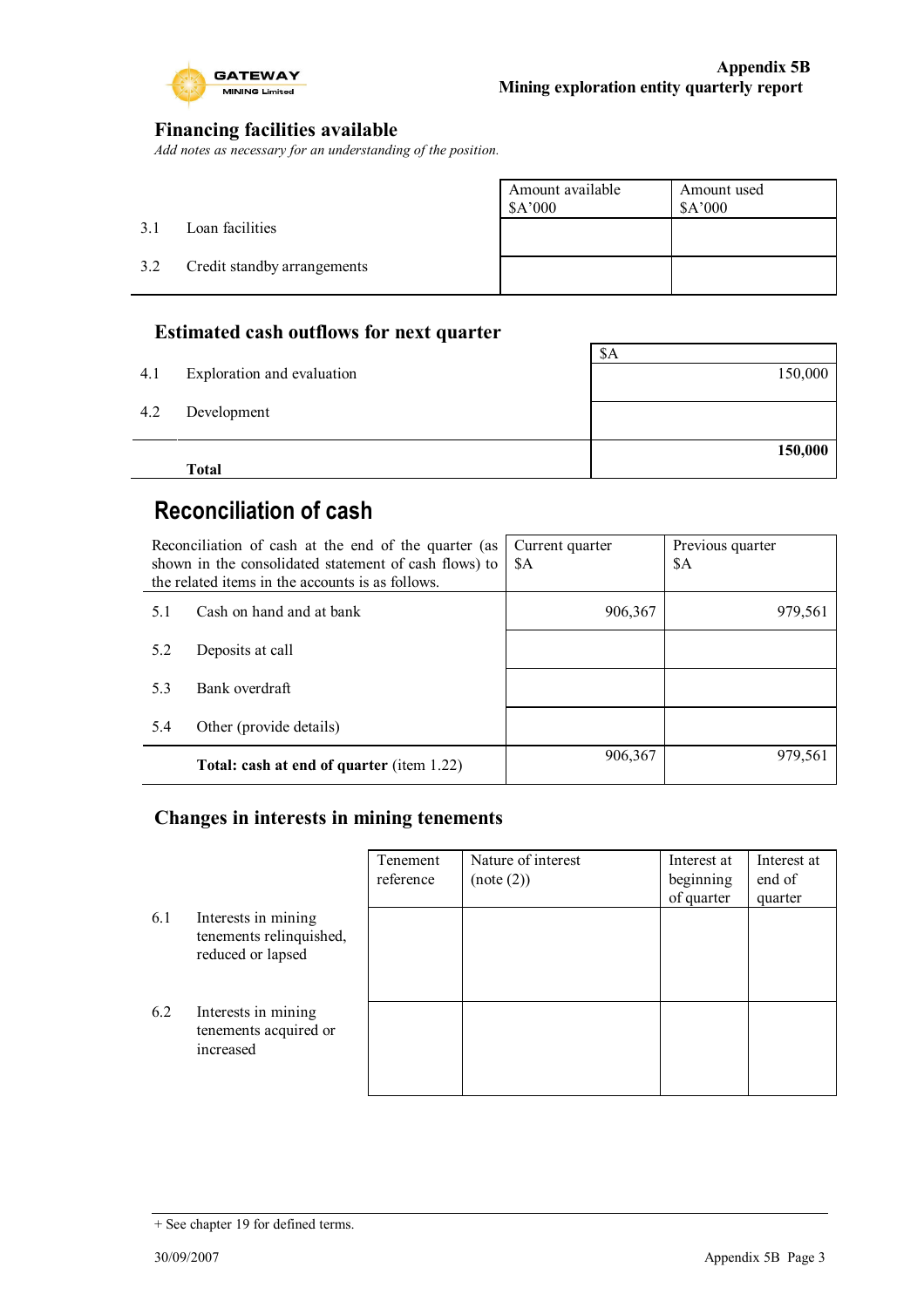

### **Issued and quoted securities at end of current quarter**

*Description includes rate of interest and any redemption or conversion rights together with prices and dates.*

|      |                                    | Total number | Number quoted | Issue price per    | Amount paid up per    |
|------|------------------------------------|--------------|---------------|--------------------|-----------------------|
|      |                                    |              |               | security (see note | security (see note 3) |
|      |                                    |              |               | $3)$ (cents)       | (cents)               |
| 7.1  | Preference                         |              |               |                    |                       |
|      | <sup>+</sup> securities            |              |               |                    |                       |
|      | (description)                      |              |               |                    |                       |
| 7.2  | Changes during<br>quarter          |              |               |                    |                       |
|      | (a) Increases                      |              |               |                    |                       |
|      | through issues                     |              |               |                    |                       |
|      | (b) Decreases                      |              |               |                    |                       |
|      | through returns of                 |              |               |                    |                       |
|      | capital, buy-                      |              |               |                    |                       |
|      | backs,                             |              |               |                    |                       |
|      | redemptions                        |              |               |                    |                       |
| 7.3  | <sup>+</sup> Ordinary              | 101,122,962  | 101,122,962   |                    |                       |
|      | securities                         |              |               |                    |                       |
| 7.4  | Changes during                     |              |               |                    |                       |
|      | quarter                            |              |               |                    |                       |
|      | (a) Increases                      |              |               |                    |                       |
|      | through issues                     |              |               |                    |                       |
|      | (b) Decreases                      |              |               |                    |                       |
|      | through returns of                 |              |               |                    |                       |
|      | capital, buy-backs                 |              |               |                    |                       |
| 7.5  | <sup>+</sup> Convertible           |              |               |                    |                       |
|      | debt securities<br>(description)   |              |               |                    |                       |
| 7.6  | Changes during                     |              |               |                    |                       |
|      | quarter                            |              |               |                    |                       |
|      | (a) Increases                      |              |               |                    |                       |
|      | through issues                     |              |               |                    |                       |
|      | (b) Decreases                      |              |               |                    |                       |
|      | through securities                 |              |               |                    |                       |
|      | matured,                           |              |               |                    |                       |
|      | converted                          |              |               |                    |                       |
| 7.7  | <b>Options</b><br>(description and | 2,500,000    |               | Exercise price     | Expiry date           |
|      | conversion factor)                 |              |               | 30 cents           | 30 November 2011      |
| 7.8  | Issued during                      |              |               |                    |                       |
|      | quarter                            |              |               |                    |                       |
| 7.9  | <b>Exercised</b> during            |              |               |                    |                       |
|      | quarter                            |              |               |                    |                       |
| 7.10 | <b>Expired during</b>              |              |               |                    |                       |
|      | quarter                            |              |               |                    |                       |
| 7.11 | <b>Debentures</b>                  |              |               |                    |                       |
|      | (totals only)                      |              |               |                    |                       |
| 7.12 | <b>Unsecured notes</b>             |              |               |                    |                       |
|      | (totals only)                      |              |               |                    |                       |

<sup>+</sup> See chapter 19 for defined terms.